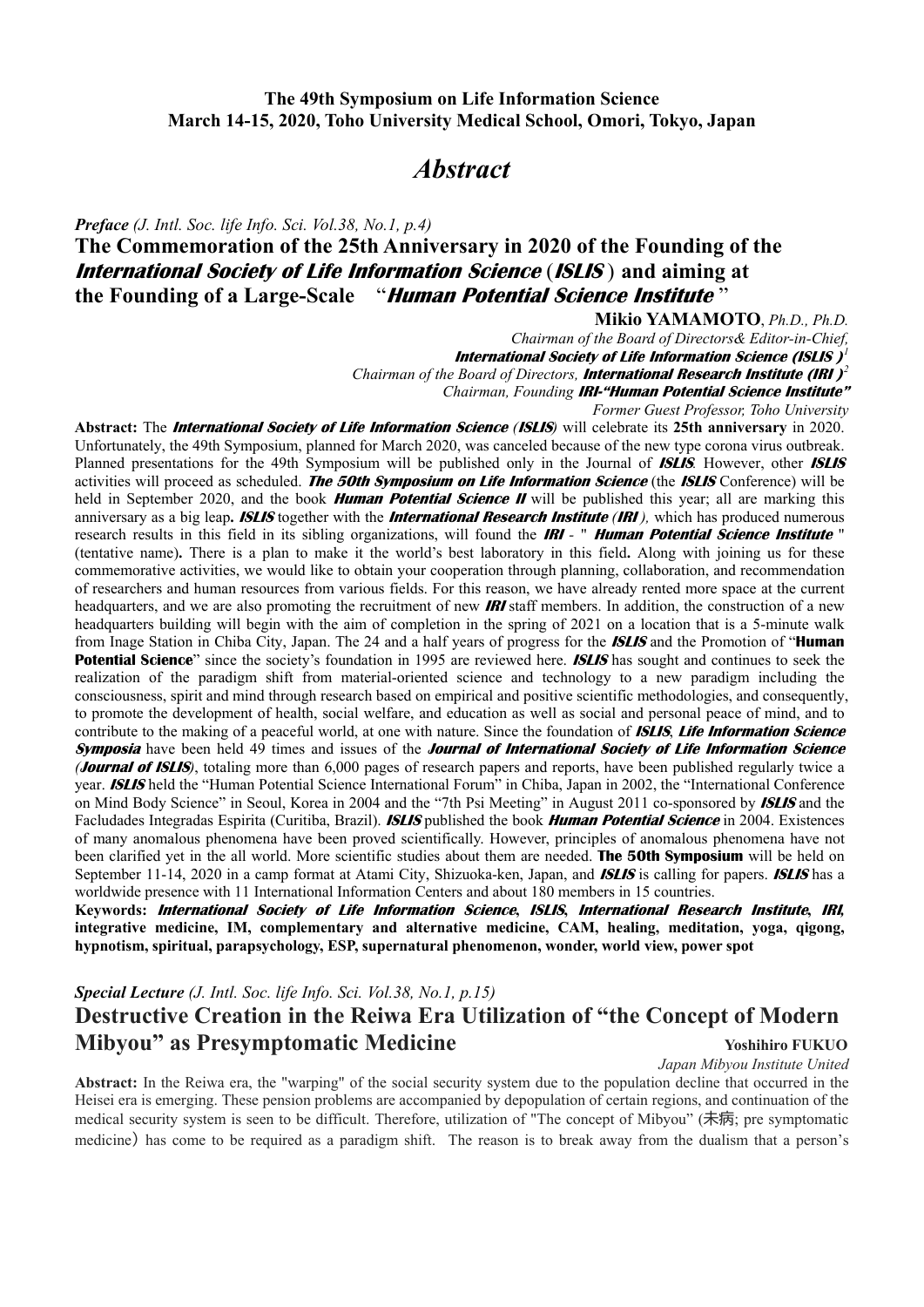physical condition has only two concepts of "Health or Disease", and to create a state of "Mibyou" as the third physical condition.

"Mibyou" was approved as a useful concept by the Japanese Cabinet in February 2017. Its introduction by the government represented a great change in thinking, and the breakthrough from " Classical Mibyou" to " Modern Mibyou" is about to start. The subject of "Classic Mibyou" is that of a doctor superior to patients and people, while the subject of "Modern Mibyou" is an ordinary person, clarifying (scientifically) the range of physical conditions ("Mibyou") that can be improved by self-help.

In "Modern Mibyou" there are "Micro-Mibyouology" and "Macro-Mibyouology, and the importance of fusion of these two is described. First, the methodology called "Micro-Mibyouology" starts from "finding undetected abnormalities in the living body sensing function" based on living cell activity. It is intended to check a person's "Mibyou", focusing on the individual's physical condition, and to make self-help improvements.

On the other hand, the methodology called "Macro Mibyouology" is the creation of a system that makes it easy to put the evidence obtained from "Micro Mibyouology" into practice in the real world, and refers to social sciences such as institutional design and promotion of the "Mibyou" related industry.

As classifications of "Micro Mibyouology," the following are proposed.

(1) "Unfeeling mibyou": There are no subjective symptoms, but abnormalities are seen on making a medical examination ("Western Mibyou").

(2) "Feeling mibyou": There are some minor subjective symptoms, but no abnormalities are seen on making a medical examination ("Oriental Mibyou").

There is a lot of overlap between ISLIS research and "Mibyouology". I hope that members of ISLIS will be able to apply their specialty fields to "Mibyou" and open up new frontiers.

**Keywords: Modern Mibyou, Micro Mibyouology, Macro Mibyouology, medical security system** 

## *President Lecture (J. Intl. Soc. life Info. Sci. Vol.38, No.1, p.17)* **Depression and Apathy after Stroke** ~**About the Condition and Treatment** ~ **Mahito KIMURA**

Department of Mental Health, Nippon Medical School Chiba Hokusoh Hospital

**Abstract:** In Japan, stroke mortality is on the decline, but it is estimated that the number of people with stroke with sequelae will reach 3.8 million. Post-stroke depression (PSD) develops in about 30% of stroke patients. However, adequate diagnosis and treatment not only improves ADL and cognitive function, but also improves life prognosis. In addition, after a stroke, as a condition that is confused with depression, apathy mainly due to a decrease in spontaneity is often present. It is important to distinguish that depression suffers from one's condition, while apathy does not worry about one's condition. For antidepressant treatment for PSD, the first-line drugs are well-tolerated drugs such as SSRI, SNRI, and NaSSA. When apathy is conspicuous, the effects of antidepressants such as SSRIs are poor, and dopamine agonists and acetylcholine agonists may be effective. In rehabilitation, rest and light passive exercise are performed when the depression is severe, and aerobic exercise is effective when the depression is mild to moderate. If apathy is conspicuous, rehabilitation including recreation and behavioral therapy approaches are required rather than rest. In the treatment of stroke, comprehensive medical care including treatment for depression and apathy is necessary, and coordination with each medical department, including psychiatry, and team intervention by multiple occupations are issues. If apathy is conspicuous, it is necessary to take a behavioral therapy approach by devising rehabilitation including recreation rather than rest.

In the treatment of stroke, comprehensive medical care is needed including treatment for depression or apathy. It is important to cooperate with each medical department, including psychiatry, and to engage in multi-disciplinary teams. **Keywords: post-stroke depression, apathy, diagnosis, treatment, rehabilitation** 

## *Lecture of the Organizer (J. Intl. Soc. life Info. Sci. Vol.38, No.1, p.18)* **Measures of Pre-Symptomatic State and Medical Benefits of Hot Springs**

#### **Kenji SUGIMORI**

 *Toho University Faculty of Medicine* 

**Abstract:** The medical use of hot springs has been regarded as important since ancient periods, but has declined with the development of western medicine and is now part of recreation. However, in recent years, the value on the medical state of hot springs as a measure against pre-symptomatic state has been re-evaluated, and their effects and usage have been shown.

**Keywords: pre-symptomatic state, Bathing with hot spring water, Medical use of hot spring water** 

*Report Message from SSE-Japan Chapter (J. Intl. Soc. life Info. Sci. Vol.38, No.1, p.19)* **The Society for Scientific Exploration (SSE); An Expanding Global Reach Ⅰ Paul E. Cizdziel,** *Ph.D.*

*SSE-Japan Chapter*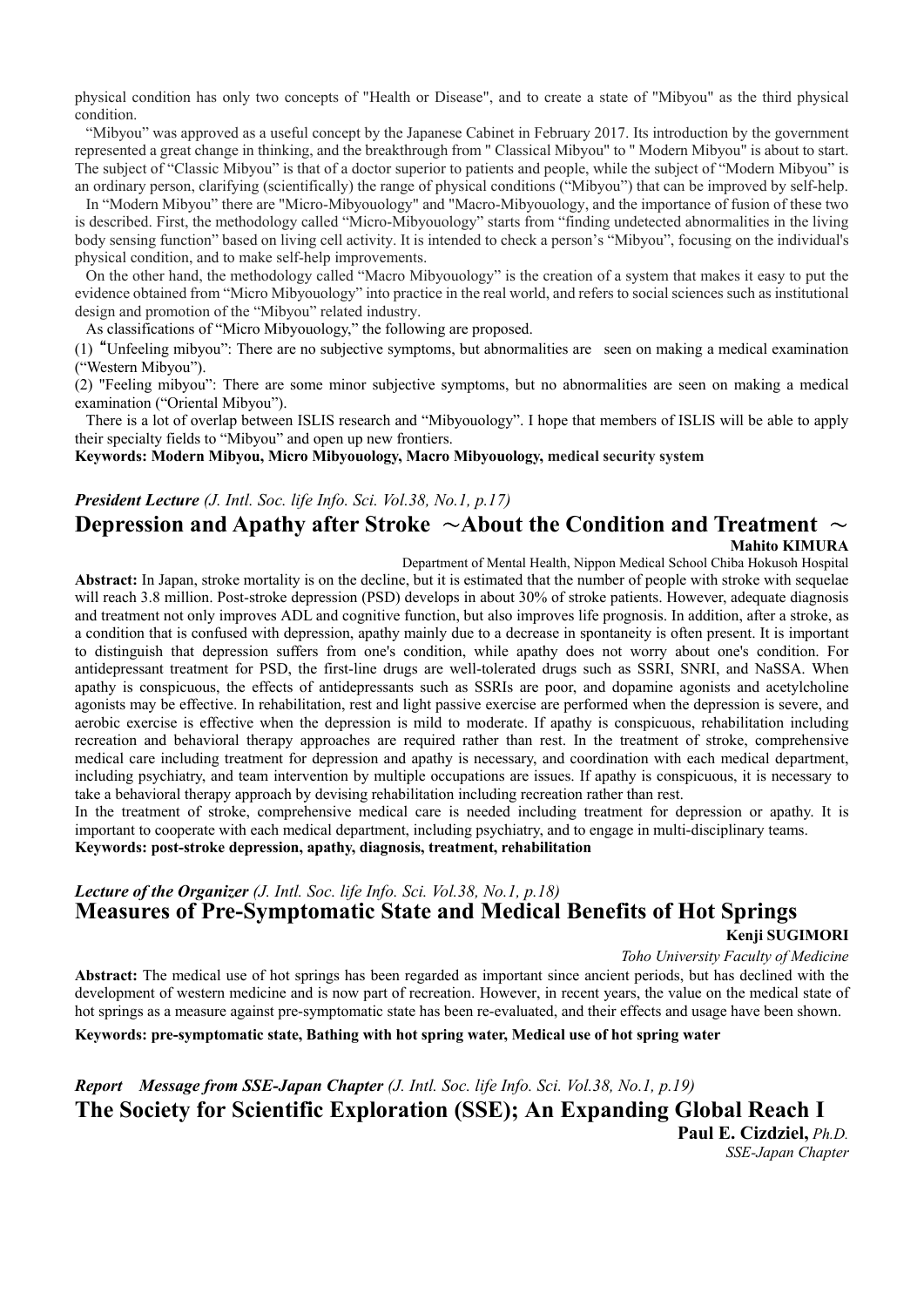**Abstract:** The SSE organization is a multidisciplinary professional organization of scientists and scholars committed to studying phenomenon that cross traditional boundaries of science and are ignored or studied inadequately by mainstream science. Established in 1982 the membership has grown to over 1,000 professional members with many more student members and free accounts. The Journal of Scientific Exploration (JSE) is the quarterly, peer-reviewed journal of the SSE. The JSE has published original research on topics of interest that cover a wide spectrum, ranging from apparent anomalies in well-established disciplines to rogue phenomena, as well as philosophical issues about the connections among disciplines. More than 120 issues of the journal are now free online (open access).

The SSE organization congratulates **ISLIS** on its 25th Anniversary of service to science. The strong focus of **ISLIS** on **Human Potential Science** is aligned nicely with much of the research performed within the SSE scientific community. Examples include two research articles published in the Winter 2019 JSE issue describing *On-line Psi Experiments* by Dean Radin, and *Remote Viewing Operations at Stanford* by Russel Targ; both authors being respected thought-leaders in psychic research. Furthermore, the current president of the SSE organization (William Bengston) is a long-time leading researcher in the scientific study of psychic-healing phenomena from the viewpoint of social science down to molecular biology.

There are three local chapters of the SSE in America, and now a local chapter in Japan. Founded by myself in 2019, the SSE-Japan organization was created to further expand awareness, cooperation and support for the SSE in Asia. In the last year, the SSE-Japan held ten local (Tokyo) events with growing interest. Furthermore, we are in the process of establishing a research project with a leading Japan academic institution to explore the therapeutic effect of digital recordings of energy healing activity on the growth of engrafted breast cancer tumor cells in mice.

Through the SSE-Japan local chapter, it is my intention to involve and educate more of the general public in Japan and build bridges between the SSE and other professional research groups (such as **ISLIS**) that espouse similar visions. Communication and cooperation to blend and advance *Human Potential Science* ideas across the Pacific can strengthen scientific ties and benefit the global community.

**Keywords: SSE, SSE-Japan**

## *Educational Lecture (J. Intl. Soc. life Info. Sci. Vol.38, No.1, p.21)* **"Memory of Water" and "Morphic Field"** Yasuvuki NEMOTO

*Advisor to IHM General Institute (Tokyo, Japan)* 

**Abstract:** The late Dr. Masaru Emoto published *Message from Water*, a collection of water crystal photographs, in 1999. His intention of publishing it was to tell ordinary people about the possibility that water memorizes information and further that we can influence the material world with our consciousness.

As so-called "Memory of Water" was not approved in the framework of conventional science, *Message from Water* was criticized that it was not scientific. Yet, the book has been translated into many different languages and spread to all over the world, and many people have come to know about the water crystal photographs.

As a matter of fact, much evidence has been shown by some of the world-top scientists to suggest or even prove that water memorizes information in the past 10 years, which seems to coincide with the spread of *Message from Water* to the world.

According to Dr. Rupert Sheldrake's hypothesis of "Morphic Field", it can be thought that, if many people have learned about something, its effect will spread through "Morphic Resonance" to other people who do not have any direct contact with those people. Because many people have acknowledged the water crystal photographs by knowing *Message from Water*, the possibility that water memorizes information has been uploaded onto the "Morphic Field" of humanity, and then, through "Morphic Resonance", it has been spread to the collective consciousness of humanity. This effect might be at least part of the reason that, in the latest science of water, it has been suggested or proven that water memorizes information. I would like to discuss about this possibility.

**Keywords: water,** *Message from Water***, memory of water, morphic field, morphic resonance** 

*Lecture (J. Intl. Soc. life Info. Sci. Vol.38, No.1, p.22)*

## **Unexplained Functions of the Pyramidal Structure**

 $\tilde{\textbf{O}}$ samu TAKAGI<sup>1</sup>, Masamichi SAKAMOTO<sup>2</sup>, Hideo YOICHI<sup>1</sup>, Kimiko KAWANO<sup>1</sup> and Mikio YAMAMOTO<sup>1</sup>

*1 International Research Institute (IRI) 2*

*Aquavision Academy Co., Ltd.*

**Abstract:** Until this study, there have been few statistically significant and rigorous scientific experiments on the function of a pyramidal structure. This study was begun in October 2007 at the International Research Institute (*IRI*) and continues to date. The purpose of this research has been to elucidate an unexplained function (a so-called "pyramid power") related to the pyramidal structure (PS) that is not yet understood by modern science. We have been conducting scientifically rigorous experiments to demonstrate the existence of "pyramid power" in which sections of edible cucumber (*Cucumis sativus 'white spine type'*) were used as biosensors for detecting the unexplained effects of the PS. We analyzed the concentration of gas released from the biosensors and tried to elucidate the PS influences (its non-contact effects) on the biosensors. At *IRI*, we have researched and developed a method for detecting non-contact effects by analyzing gas concentrations. So far, it has

been used to detect the non-contact effects by a healer and to detect a biological field distributed around the healer.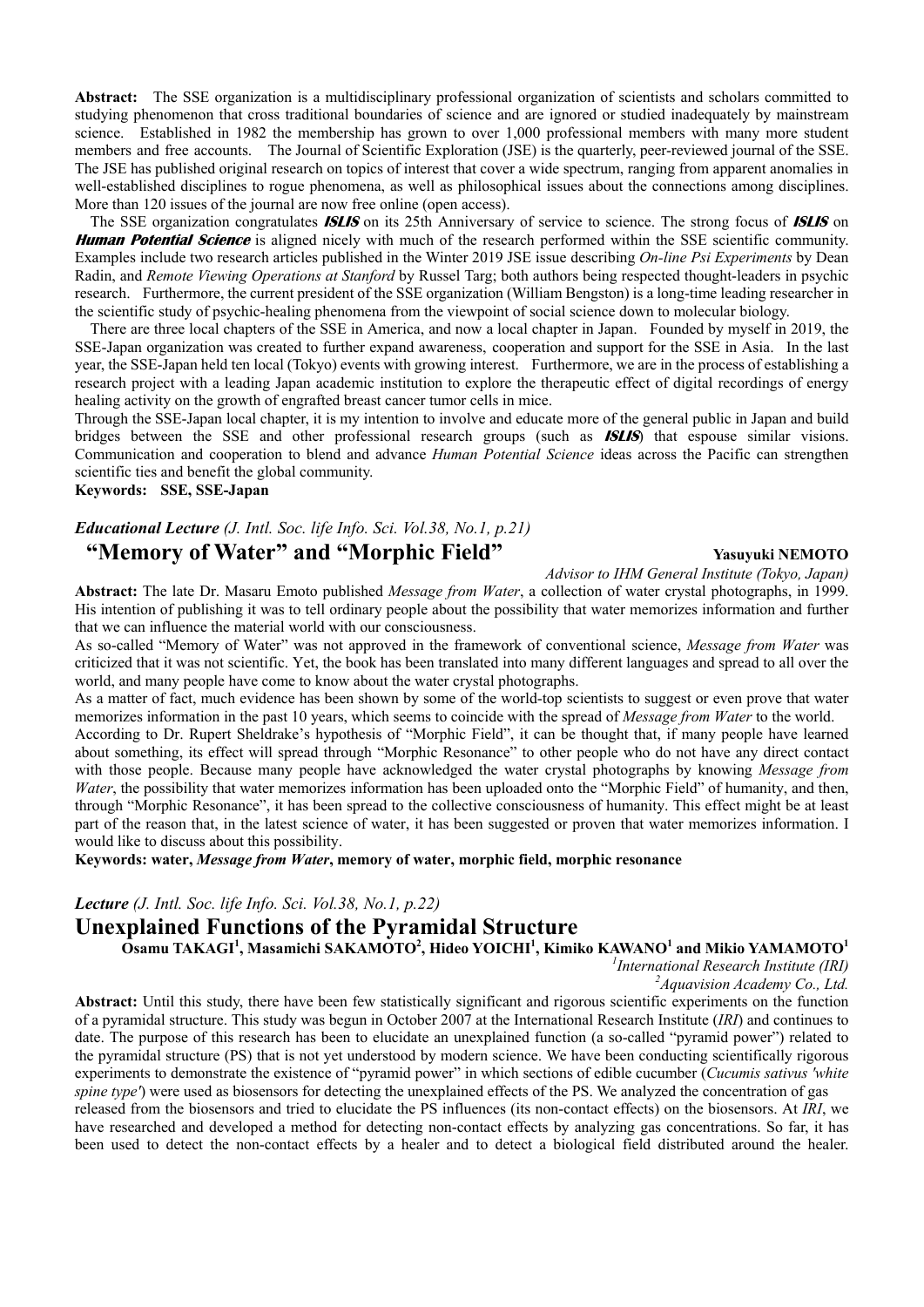Regarding the preparation of the biosensors, more than 12,000 cucumbers have been used so far (more than 24,000 gas concentration data were obtained).

Our study has been conducted by setting biosensors at the top of the PS which could be divided into two types of experiments with different experimental conditions. The two types were: (i) the PS and a human (the test subject) were related and (ii) the PS and a human (the test subject) were not related. The results for experiment type (i) suggested that two unexplained energies, originating from the human (force types I and II), were related, but the results differed depending on the related force types. In other words, the PS reacted differently in the case of (i-1) the PS and a human unconsciousness (force type I) were related and (i-2) the PS and a human influence meditating in the PS (force type II) were related. The experiment type (ii) was conducted under the condition that the test subject did not enter the PS for at least 20 days after it was last used. From this analysis, we found the existence of an unexplained function of the PS (that is, "pyramid power") could be demonstrated with high statistical accuracy for any of the experimental conditions (i-1), (i-2) and (ii).

In the case of (i-1), a non-contact effect considered to correspond to an unconscious change from the sleep state to the awakened state of the test subject more than 6 km away was detected, and a long-range non-contact effect was discovered (1% significance). In the case of (i-2), a non-contact effect was detected for 10 or more days after meditation, and a short-range non-contact effect with a delay was found ( $p = 3.5 \times 10^{-6}$ ; Welch's t-test, two-tails, the p value after this was also the same). The experimental results of the non-contact effect with delay could be approximated very well by the theoretical curve calculated from the transient response model in control theory. From results of the experiment type (ii), the non-contact effect due to the potential power of the PS was detected ( $p = 6.0 \times 10^{-3}$ ), and the potential power varied according to the season, that is, it was larger in summer and smaller in winter. In addition, we discovered that the effect of the potential power of the PS on the upper and lower stages of the biosensors placed in two layers at the top of the PS was different ( $p = 4.0 \times 10^{-7}$ ). These results are the world's first research results to prove "pyramid power" through rigorous scientific experiments and analysis. The results are expected to open up a new field of science and a wide range of applied fields.

#### **Keywords: pyramid, potential power, meditation, unconsciousness, non-contact effect, delay, biosensor, cucumber, gas, psi index**

#### *Research Presentation (J. Intl. Soc. life Info. Sci. Vol.38, No.1, p.24)*

### **Research on Potential Power of the Pyramidal Structure II**

### Osamu TAKAGI<sup>1</sup>, Masamichi SAKAMOTO<sup>2</sup>, Hideo YOICHI<sup>1</sup>, Kimiko KAWANO<sup>1</sup> and Mikio YAMAMOTO<sup>1</sup>

*1 International Research Institute (IRI) 2*

*Aquavision Academy Co., Ltd.* 

**Abstract:** In the late 1930s, the French named Antoine Bovis found a small, naturally mummified animal in the Great Pyramid of Giza, and research on the so-called "pyramid power" began. Since October 2007, we have been conducting scientifically rigorous experiments using biosensors (edible cucumber sections) to elucidate the unexplained functions of a pyramidal structure (PS). In August 2019, at the International Society of Life Information Science (*ISLIS*), we presented a study showing that the PS had the potential power (non-contact effect) to influence biosensors (1% significance). In that study, an experiment was conducted under the condition that "the PS and a human were not related". A psi index (Ψ) was used as an index indicating the magnitude of the non-contact effect on the biosensors. This time, we have made an analysis from the viewpoint of whether or not there is a difference in the effect of the non-contact effect between the upper and lower biosensors, which were placed in two layers, on the PS apex and the calibration control point. Until now, the magnitude of the non-contact effect has been represented by the calibrated psi index  $\Psi_{(E\text{-CAL})}$ . However, we found that it had become necessary to calibrate the difference between the upper and lower biosensors when two biosensors were layered. Therefore, a new calibrated index  $(\Psi_{(E\text{-CAL})\,Layer})$  was introduced.

 $\Psi_1=100\ln(G_{E1}/G_{C1}), \Psi_2=100\ln(G_{E2}/G_{C2}), \Psi_3=100\ln(G_{E3}/G_{C3}), \Psi_4=100\ln(G_{E4}/G_{C4}).$  (1)

$$
\Psi_{1(E\text{-CAL)}} = \Psi_1 - (\Psi_3 + \Psi_4)/2, \ \Psi_{2(E\text{-CAL)}} = \Psi_2 - (\Psi_3 + \Psi_4)/2, \ \Psi_{3(C\text{-CAL)}} = \Psi_3 - (\Psi_3 + \Psi_4)/2, \ \Psi_{4(C\text{-CAL)}} = \Psi_4 - (\Psi_3 + \Psi_4)/2. \tag{2}
$$

$$
\Psi_{1(E\text{-CAL)}\text{-}layer1} = \Psi_{1(E\text{-CAL)}\text{-}}\Psi_{3(C\text{-CAL)}\text{-}}\Psi_1\text{-}\Psi_3, \Psi_{2(E\text{-CAL)}\text{-}layer2} = \Psi_{2(E\text{-CAL)}\text{-}}\Psi_{4(C\text{-CAL)}\text{-}}\Psi_2\text{-}\Psi_4. \tag{3}
$$

The  $G_E$  and  $G_C$  in equation (1) are the gas concentrations of cucumber sections (pairs) with the same cut surface. The letter subscripts "E" and "C" represent an experimental sample and a control sample, respectively. The experimental samples ( $G_{E1}$ ,  $G_{E2}$ ) were placed at the PS apex, and the experimental samples ( $G_{E3}$ ,  $G_{E4}$ ) and the control samples ( $G_{C1}$ ,  $G_{C2}$ ), ( $G_{C3}$ ,  $G_{C4}$ ) were placed at the calibration control point. The one with the larger numerical subscript was the upper layer. The  $\Psi_1$ - $\Psi_4$ were psi index values before calibration. In equation (2), the  $\Psi_{1(E\text{-CAL})} - \Psi_{4(C\text{-CAL})}$  values were the calibrated index. The  $\Psi_{I(E\text{-CAL})\text{Layer}}$  and  $\Psi_{2(E\text{-CAL})\text{Layer}}$  in equation (3) were the psi index terms that calibrated the difference between the upper and lower of the biosensors placed on the PS apex in two layers. The analysis provided new information about the characteristics of the potential power of the PS. (i) (Ψ<sub>1</sub>, Ψ<sub>3</sub>) calculated from the lower pair and (Ψ<sub>2</sub>, Ψ<sub>4</sub>) calculated from the upper pair were compared. As a result,  $\Psi_1 < \Psi_2$  and  $\Psi_3 > \Psi_4$  were obtained. The results of the comparison between the upper and lower layers were completely opposite. (ii) The result of  $\Psi_{\text{I(E-CAL)}}$  Layer1 $\langle \Psi_{\text{2(E-CAL)}} \rangle$  Layer2 was obtained (p=4.0×10<sup>-7</sup>, Welch's t-test, two-tails).

From these findings, we found that the potential power of the PS at the PS apex had a greater non-contact effect on the upper biosensors than the lower one. In addition, in this presentation, we will propose a model that can explain the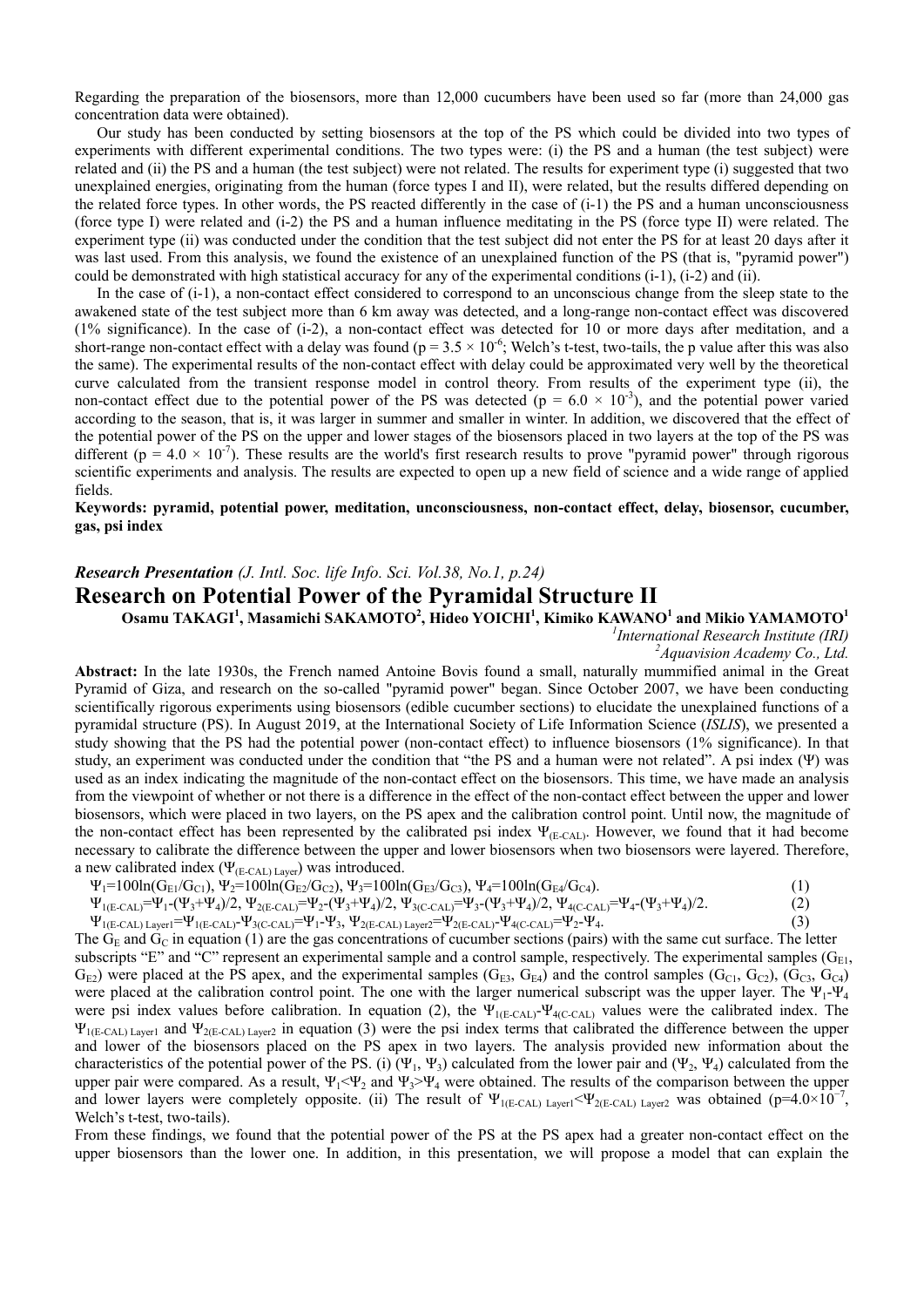experimental results regarding the characteristics of the potential power near the PS apex. **Keywords: pyramid, potential power, non-contact effect, biosensor, cucumber, gas, psi index** 

## *Research Presentation (J. Intl. Soc. life Info. Sci. Vol.38, No.1, p.26)*

## **Various Effects of Health Promoting Method Using Finger Rotation Exercises Masahiro KURITA**

*Gunma PAZ University* 

**Abstract**: Finger rotation exercise is a method created by the author as a simple health promotion method characterized by spatial cognition and posture control exercise. It was introduced to the general public in 1992 by the author's book. The effects of finger rotation on the living body are various, and include motor, autonomous, emotional, sensory, cognitive / verbal, and metabolic systems. Finger rotation affects flexibility and muscular strength in the motor system, affects skin blood flow and pupil light reflex in the autonomous system, and increases subjective vitality in the emotional system. Finger rotation also affects brain waves, improves maze exit speed, calculation speed, reading speed, digit memory, digit recognition speed, etc. in the cognitive / language system, and changes in weight in the metabolic system. In addition, it was found that finger rotation increases sensitivity to the alternating magnetic field. The reason why such a variety of effects are caused by finger rotation is that fingers are the base of intellectual functions, and are closely related to the posture control system while being linked to the vision that supports spatial recognition, and also to the various functions of internal organs through eating movements. From the above, it is thought that the health promotion method using finger rotation exercises is useful for comprehensively improving the mind and body. In particular, it is meaningful as a technique to promote the healthy life expectancy of the elderly.

**Keywords: finger rotation exercises, Kurita's Super-Reading System, ability development method, speed reading, anti-aging medicine, healthy life expectancy** 

#### *Research Presentation (J. Intl. Soc. life Info. Sci. Vol.38, No.1, p.37)*

# **Proposal of a Tongue Exercise "Happy Tongue Exercise" for Ability Development (2) --- Aiming Also at Effects on Anti-Aging, Dementia, Dysphagia, and Developmental Disorders ---** Masahiro KURITA

*Gunma PAZ University*

**Abstract:** At the ISLIS symposium in March, 2018, the author presented his paper "Proposal of a tongue exercise "Happy Tongue Exercise" for ability development --- Aiming at anti-aging effects and effects on dementia, aspiration, and developmental disorders---". The contents dealt with the author's first system of tongue exercise. The system consists of 12 methods, using tongue exercises that are part of the brainstem training of the SRS ability development approach proposed by the author. The SRS approach has 12 health promotion methods that are taught over 12 months. They are: 1. Walking Health Method, 2. Resonance Health Method, 3. Thought Health Method, 4. Rotation Health Method, 5. Gravity Field Health Method, 6. Extension Health Method, 7. Balance Health Method, 8. Tapping Health Method, 9. Vibration Health Method, 10. Pressing Health Method, 11. Friction Health Method, and 12. Rotation-Twisting-Pressing Health Method. The present paper proposes a more detailed program for the second system that links these 12 health methods with tongue exercises. In the course of practicing these exercises, the role and significance of using the tongue in coordination with the six major human systems, "linguistic, sensory, emotional, autonomous, motor, and latent" can be recognized. In addition, it is expected that through tongue movements, persons following the program will be able to experience a healthier and happier way of life, from mitigating the effects of developmental disorders to extending their healthy life expectancy.

**Keywords: ability development system, tongue exercise, anti-aging medicine, dementia, aspiration, dysphagia, night apnea syndrome, developmental disorder, oral hygiene** 

*Research Presentation (J. Intl. Soc. life Info. Sci. Vol.38, No.1, p.46)* **Study on Change of Human body over time with Color Stimuli** 

Yoshinori ADACHI<sup>1</sup> and Yukiko SASAYAMA<sup>2</sup>

<sup>1</sup>Chubu University

*Chubu University 2 Toyohashi Sozo University* 

**Abstract:** Moderate stress for people is said to raise their efficiency of work, but allowable stress strength depends on individuals who have their own stress tolerances and it depends on the stress type. Stress has often been considered to be bad as pointed out in the etiology of stress many years ago. However, in a modern society people cannot escape from various stressors, so the big question is how to get along with these stressors and still lead a healthy life. In this study, the biological response to four kinds of colors was measured over time through fingertip pulse waves, and what changes appear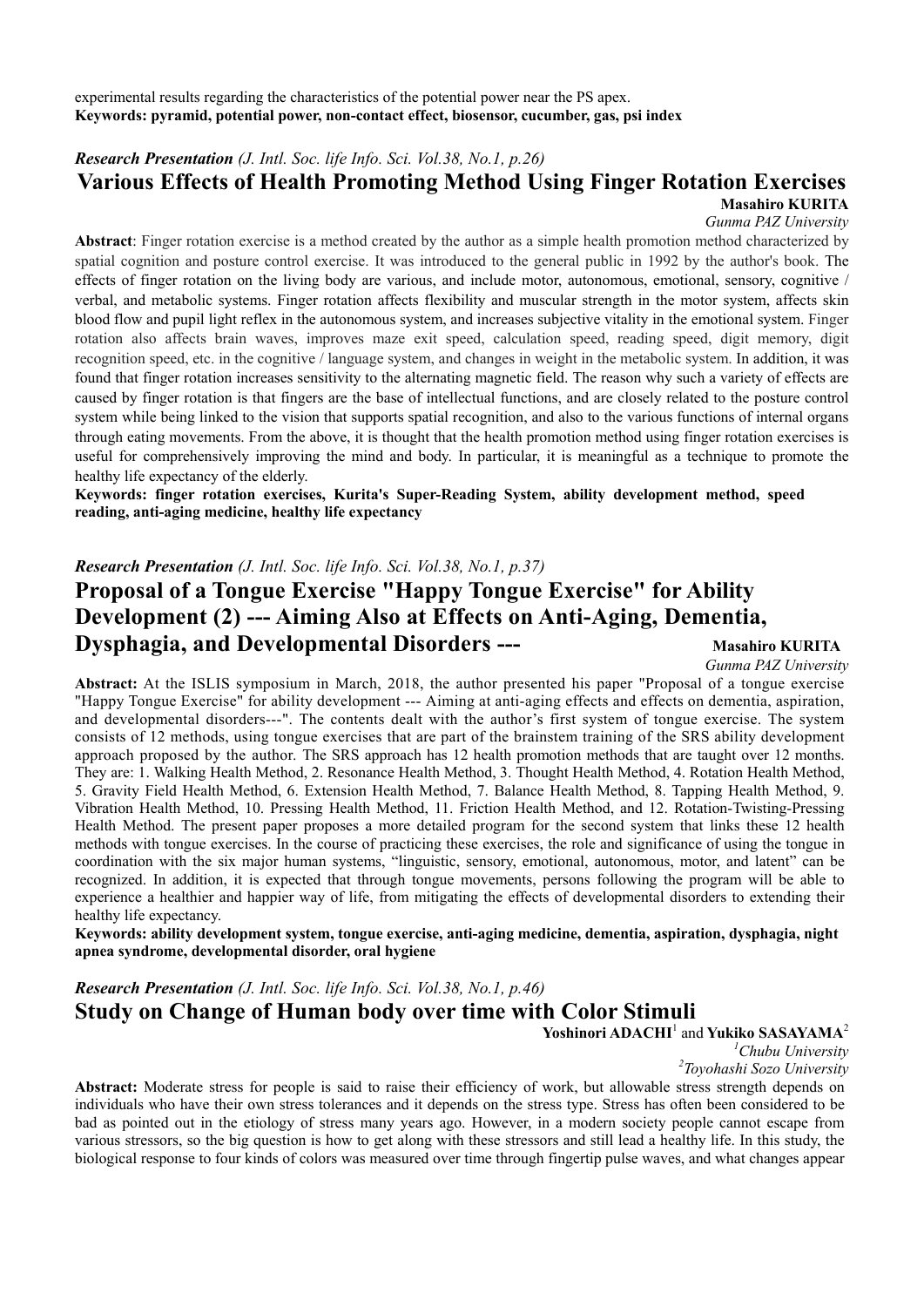in each subject by the color stimuli were examined by wavelet analysis on the R-R interval of these fingertip pulse waves. **Keywords: Color, fingertip pulse waves, LF / HF, wavelet analysis, change over time** 

## *Research Presentation (J. Intl. Soc. life Info. Sci. Vol.38, No.1, p.55)* **Evaluation of Improvement on Sleep Disorder in Adults after CGL with ADEL**

 **Isao YAMAMOTO**<sup>1</sup>**, Kenich SHINODA**<sup>1</sup>**, Kimiko NAKAGAWA**<sup>1</sup>**, Hiroshi OHHIRA**<sup>1</sup>**, Naofumi KAMAKURA**<sup>1</sup>**, Yoshihiro YAMADA**<sup>1</sup>**, Iwao HASEGAWA**<sup>1</sup> **and Susumu MUKAI**<sup>2</sup>

*1 Department of Disaster Medicine and Dental Sociology, Graduate School of Dentistry, Kanagawa Dental University 2 Mukai Clinic* 

**Abstract:** Ankyloglossia with Deviation of the Epiglottis and Larynx (ADEL) is a condition in which the tongue, epiglottis and larynx are displaced upward and forward. This condition occurs independent of the existence or absence of the frenum linguae. This condition not only increases the resistance of the upper airflow, it also inhibits respiration. The Correction of the glosso-larynx (CGL) procedure cuts several bundles of genioglossas muscle from the underside of the tongue. As a result of the procedure, the tongue, epiglottis and larynx move backward and downward. In addition, the epiglottis and larynx stand up straight with the epipharynx, or post-nasal cavity, lined up in the sagittal image.

Changes of sleep qualities were measured on 20 adults that had chief complaints with sleep disorders. They had CGL operation for their ADEL. Their sleep qualities were compared before CGL with one month after CGL.The Epworth Sleepiness Scale (ESS), Pittsburgh Sleep Quality Index (PSQI) and wrist-band style actinography that built in high-sensitive accelerometer were employed for evaluation of their sleep qualities.Improvements of sleep in daytime and sleep quality were affirmed. Significant improvements were observed in the length of sleeping time during daytime, sleep efficiency, arousal time after sleep and the longest sleeping time by measurements of actigraphy. Ameliorations of respiration during sleep were resulted in increase of sleep efficiency, decrease of daytime sleepiness. It was shown that the CGL was useful treatment for the improvement of sleep disorders among ADEL patients.

**Keywords: Ankyloglossia with Deviation of the Epiglottis and Larynx (ADEL), Correction of the Glosso-larynx (CGL), actigraph, sleep disorder** 

*Research Presentation (J. Intl. Soc. life Info. Sci. Vol.38, No.1, p.56)*

## **Establishing a Symbiotic Relationship between the Japanese and Deer**

#### **Shuichi HASHIZUME**

#### *Idea-Creating Lab*

**Abstract:** Since ancient times, the Japanese have always had love for and a noble impression of deer; they worshiped deer as both messengers and beasts of the gods. However, today, approximately 600,000 deer are killed each year as being animals that are destructive to agricultural and forestry activities. Furthermore, almost all the dead deer are disposed of as garbage and are not used as natural resources. To establish a symbiotic relationship with deer, I think that it is necessary to search for value in eating venison and in using both deerskin and deer velvet. In this presentation, I report the present-day condition of relationships between people and deer, focusing on the value of using deer as a natural resource in New Zealand, Taiwan, Mongolia, Scotland and Germany. I subsequently would like to discuss how to establish a symbiotic relationship between the Japanese and deer.

**Keywords: deer, symbiosis, destructive animals, natural resources** 

*Research Presentation (J. Intl. Soc. life Info. Sci. Vol.38, No.1, p.57)*

## **What is Holistic and Nursing**

**Rumi NAKA<sup>1</sup> and Akiko HIROKAWA<sup>2</sup>** 

*1 International Healing Association for Nurses 2 Luminous no Wa Visit Nursing Station* 

**Abstract:** The holistic care is defined as "the human body, mind, emotions, spirit, society, culture, relationships, and that all inter-related with the environment can become the subject of care" all nursing target it has been with by AHNA.

 As of 2020, the International Healing Association for Nursing was established in Japan for 10 years, and as a practical setting for holistic nursing, we have established a Japanese visiting nursing station in Luminous and are working to spread it. We report on the current state of holistic nursing in Japan and overseas, including cases in home-visit nursing. **Keywords: Holistic care, Home-visit nursing., Nursing act, Healing, Whole person** 

*Research Presentation (J. Intl. Soc. life Info. Sci. Vol.38, No.1, p.58)*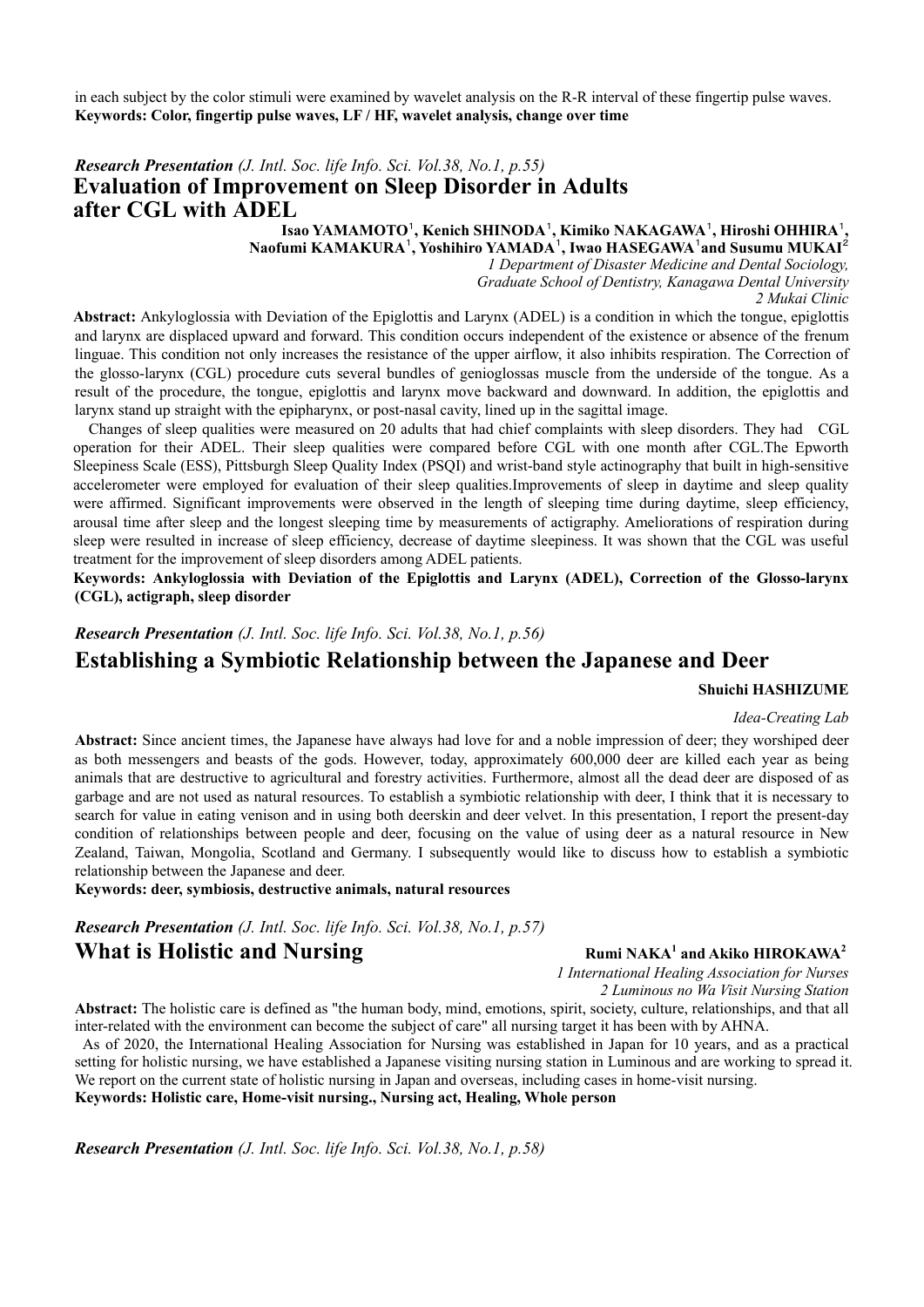# **Investigation of Relaxation-Effect and Effect on Mind and Body of Hand Aromatherapy Massage (Aroma M) before Starting Visit Nursing**

**Akiko HIROKAWA<sup>1</sup> , Takehiko ITO<sup>2</sup> and Rumi NAKA<sup>1</sup>**

*1 Luminous no Wa Visit Nursing Station* 

*2 Wako University* 

**Abstract:** Humans have natural healing powers, and one of the roles of nursing is to exert them effectively. In order to investigate the relaxation effect and the effect on the mind and body of Hand aromatherapy massage(aroma M), a relaxation technique that is said to exert natural healing power, a massage is conducted between visiting nurses before the start of visiting nursing, changes in vital signs and psychological relaxation Changes in scale ERS( emotional relaxation scale) were measured.

Result 1: Aroma M significantly reduced pulse and respiratory rate, and showed a relaxation reaction. Result 2: A positive change was observed in ERS. Result 3: A significant difference was observed in the ERS subscales (quiet, open, refreshing, competent) ( $p<0.05$ ).

**keywords: Holistic Nursing, Home-visit nursing,hand aromatherapy massage, relaxation effect, ERS(emotional relaxation scale)** 

*Clinical Report (J. Intl. Soc. life Info. Sci. Vol.38, No.1, p.59)*

# **Clinical Report of integrative Medical Treatment with 3 Days Fasting and Carbohydrate-Restricted Diet for a Stage 2 Lung Cancer Patient (age 88) Evaluated from Values of Ketone Body, Serotonin and Tumor Marker, PET Images, and Correlation between Adiponectin and Visceral Fat**

**Shinji NISHIMOTO**

*Nishimoto Clinic*

**Abstract:** When age of 85 who had been diagnosed with stage 2 left-lung cancer bearing 4 cm size tumor, but because of older age, he visited our clinic with a hope to have treatment other than the three standard therapies. In addition to improving hypothalamic blood flow with stellate ganglion block (SGB), integrated medical treatment including a diet therapy with a carbohydrate-restricted diet, and Chinese herbal medicine and low molecular weight fucoidan (LMF) which are tailored to individual's constitution had been proposed and started treatment. Changes of ketone bodies, visceral fat, serotonin, adiponectin data, and tumor markers were investigated. Particularly in this occasion, we focused on the changes in the images of the three PET scans and the changes in CEA data that began to decline in 2019, and will report about clinical improvement with some considerations.

**Keywords: SGB, low molecular weight fucoidan, adiponectin, CEA, serotonin, ketone body** 

# *Case Report (J. Intl. Soc. life Info. Sci. Vol.38, No.1, p.72)* **Case Reports of Conditions of Severely Depressed Patients Improved by Qi Energy** Kazuya HASHIMOTO

*Medical Corporation Syunhoukai Hashimoto Internal Medicine Surgery Clinic* 

**Abstract:** Two cases of remarkable recovery of conditions of severely depressed patients by Qi energy are reported. Both cases could not be effectively treated using several antidepressants and the persons could not go outside their residences. The first case was a 55-year old man. He had been in a depressed state caused by friction in his workplace from two years ago and was often absent from work. The second case was a 72-year old woman diagnosed with depression. She had been tired for a year and had lost her willingness to live. Both cases were treated by psychiatry and several antidepressants and tranquilizers were administered, but the conditions did not improve. A Qi search showed emotional energy and miasma (bad energy of the atmosphere) were accumulated in their bodies. Shouki was also accumulated in their living rooms. The family of the first case gradually feel depressed. Conditions of both patients were improved by using spray and oil for two weeks which removed accumulated harmful energy in their bodies. They came to have smiles and could go outside. The possibility of emotional energy and miasma accumulation in persons suffering from depression is discussed.

**Keywords: deprssion Qi emotion miasma** 

*General Presentation (J. Intl. Soc. life Info. Sci. Vol.38, No.1, p.73)*

# **Improvement of the Hereditary Make-up by the Self-Healing Power Activation**

**Akihisa FURUKAWA** 

*AMC Co.& Active Life Co.* 

**Abstract:** In our human life, not only the body as a material exists, there are also the senses and the energies which cannot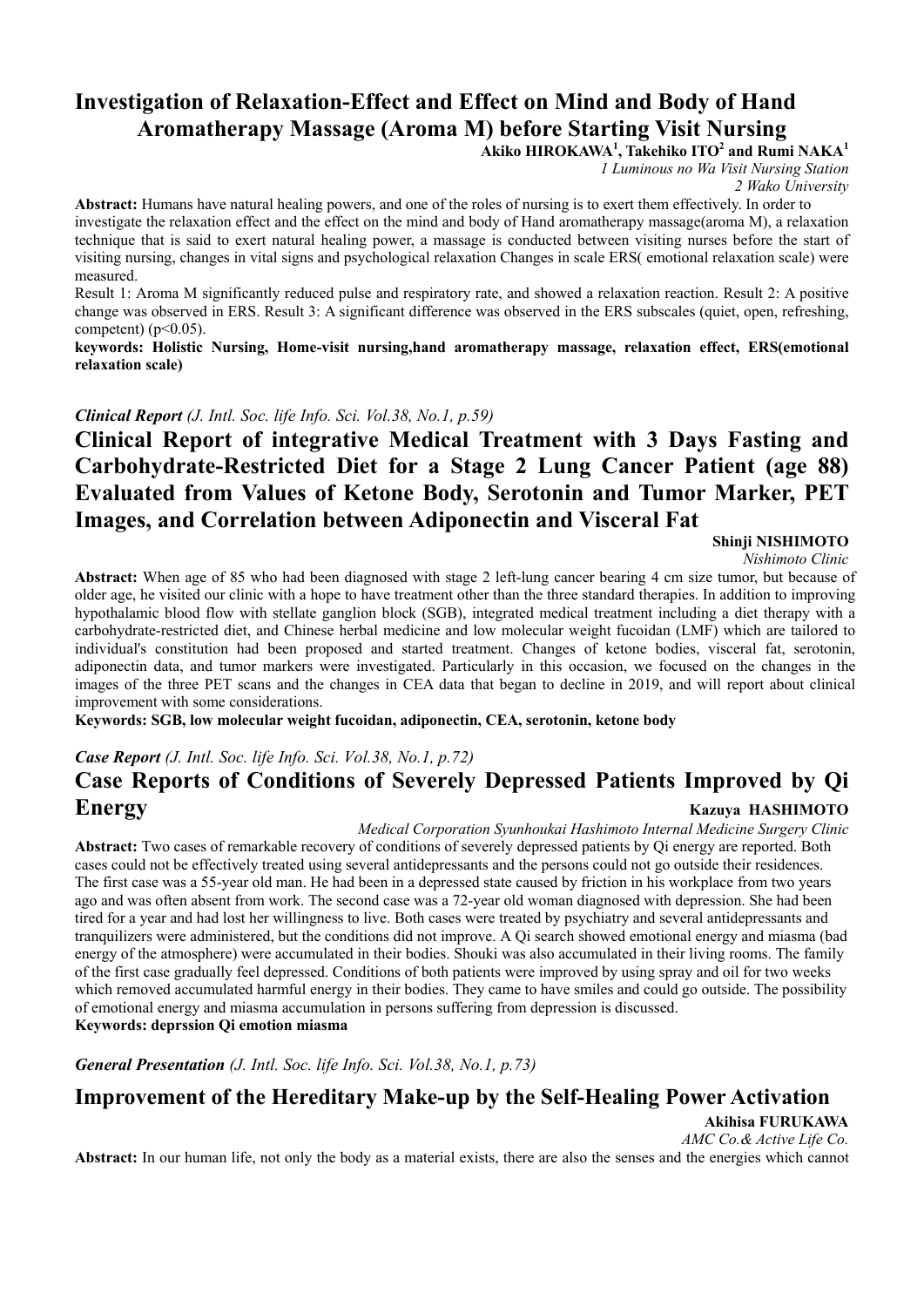be seen. The natural healing power may be one of these energies. I improved my constitution by activation of this natural healing power without depending on medicines and doctors. The practical conditions are reported here for such improvement.

 I was astigmatism and nearsightedness in 27 years old, and eyesight was less than 0.1, but I took off my glasses to activate my natural healing power. I get back in about 0.5 then 56 years old, daily life, without glasses, at the time of driving, use of glasses. After that, I concerned business of the subtle energy and began to use the subtle energy equipment. When I was 61 years old, I acquired a driver's license without glasses.

These my former behavior was to be against my hereditary make-up as a result, so it started from lumbago after that a change in a body was generating arthritis one after another, but I got over those by improvement of eating habits and the environment. It's said that a gene is changed by a recent scientific announcement, but indeed my experience is the realization.

#### **Keywords: Natural healing power, Improve the constitution, Subtle energy equipment, Gene**

## *General Presentation (J. Intl. Soc. life Info. Sci. Vol.38, No.1, p.74)*

## **Approach to the Mechanisms That Induce Speech Mai ASAHI Mai ASAHI**

#### *Japan Live Therapy Association*

**Abstract** : There are various forms of religion, but in the teaching of Christianity, there is an existence of "narcissism" and it is considered as one of prayers. In October 1990, I became able to speak a different language, but although I was not a Christian and I was rather a Shintoist, I was surprised at the sudden appearance of the different language. It all started when I was watching a TV program talking in a different language, and a male doctor talking in a different language (It was called the language of the continent of Mu at the time.) caused some energy to come out of my mouth from inside.

The change of feeling and feeling at that time was a hard experience. From this time, it became possible to control the transmission of abnormal language by switching the brain at any time. This time, we would like to discuss the expression process of gossip.

**Keywords: Glossolalia, the continent of Mu, Prayer, Christianity, Brain switching** 

#### *Semiar (J. Intl. Soc. life Info. Sci. Vol.38, No.1, p.75)*

## **Introduction of "The Ultimate Program" and Experience Basic I Keiichi TADA**

*MK Corporation's Representative Director*

**Abstract** : "The ultimate program" is the original energy work program that adopts cause of the energy work common basic thought, "energy balance of "positive = plus" with the property that all forming the world regardless of the visible invisible including space, a person, a soul, a heart, the material is energy and disagrees with "shade = minus" controls not only the mental and physical health but also the way of life", energy work "Tamara ©" of the Japan origin, and was made.

The mental and physical health regains an original state in the way of life whole from the start by adjusting a body and brain, space, the land using a plus and minus, each energy itself by "the ultimate program" directly, and changing energy itself directly and thinks that we can accelerate the change to the direction to expect and aims at the agreement with the currently scientific standpoint.

**Keywords : QOL, stress management, performance, recovery, brain care, brain training, non-illness, prevention, growth, success, self-realization, immunity, 36.5 degrees, concentration, ability development, energy, Tamara energy ©, training** 

*Workshop (J. Intl. Soc. life Info. Sci. Vol.38, No.1, p.76)*

# **The Introduction of "the Ultimate Program" and Meditation Experience by the Energy of the Experience-Basic II Positive (plus)** Keiichi TADA

*MK Corporation Representative Director* 

Abstract : ●The shade (minus) energy is cold, and is heavy, and stay; sedation

〇The positive (plus) energy is warm and is light and drifts, and shades (minus) such as activity and the energy that is positive (plus) have a characteristic to disagree with.

We use energy of this polar regions properly depending on a use, action, and "the ultimate program" brings about various contents such as the consulting of an individual and the company which utilized energy work, mental and physical maintenance, cleaning of the land.

I speak the number of program users to date and rise to about 3,000 from a program start in January, 2020 in 2015.

We perform meditation using the positive energy this time. It becomes easy to enter the meditation state without knowledge and technique, experience by putting the body in the space met by positive energy.

We can expect various positive changes by active action of the positive energy.